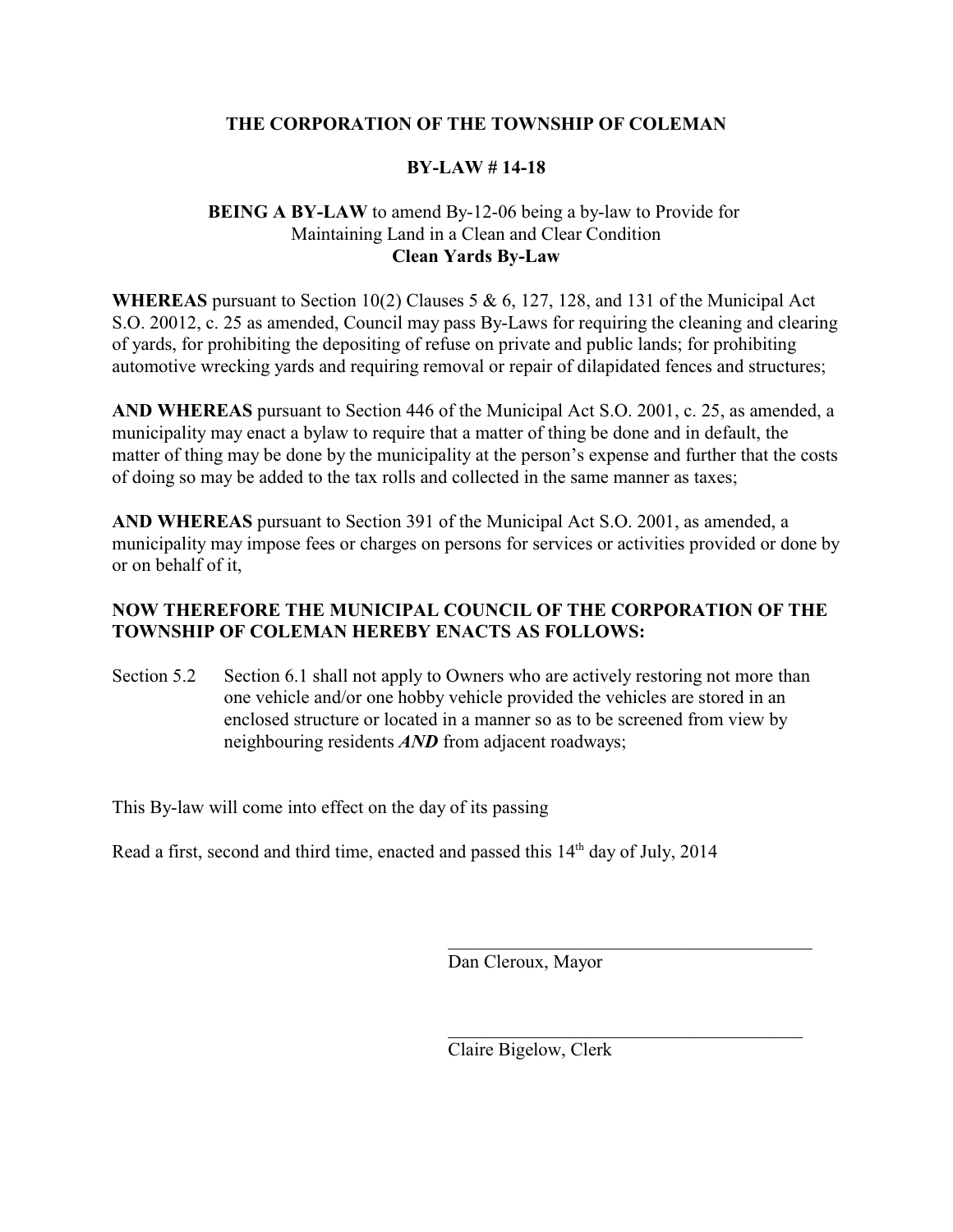Appendix "1" of Schedule A of By-Law 12-06

Roll No.: 5401

# THE CORPORATION OF THE TOWNSHIP OF COLEMAN INFORMAL NOTICE

Date:\_\_\_\_\_\_\_\_\_\_\_\_\_\_\_\_\_\_\_\_\_\_\_\_\_\_\_\_\_\_\_\_\_\_\_

Owner's Name and Address

Dear Sir/Madam

RE:

Be advised that on  $\Box$  an inspection of your property, as noted above, revealed certain violations of the Municipality's Clean Yard By-Law No. 12-06

**Schedule "A"**, attached hereto, sets out the work required to remedy such violation and to bring the property into compliance with the By-Law.

Be advised that By-Law 12-06 give the municipality the authority to issue an **ORDER TO COMPLY** pursuant to Section 15.2(2), *Ontario Building Code Act, S.O. 1992, c.23*

It is desired that you will comply with this informal notice so that the aforementioned procedural step will not be necessary.

A follow-up inspection of this property will take place on or about to ascertain compliance.

Should you require further information pertaining to this matter, please do not hesitate to contact the undersigned during normal business hours.

Property Standards Officer.

 $\mathcal{L}_\mathcal{L}$  , which is a set of the set of the set of the set of the set of the set of the set of the set of the set of the set of the set of the set of the set of the set of the set of the set of the set of the set of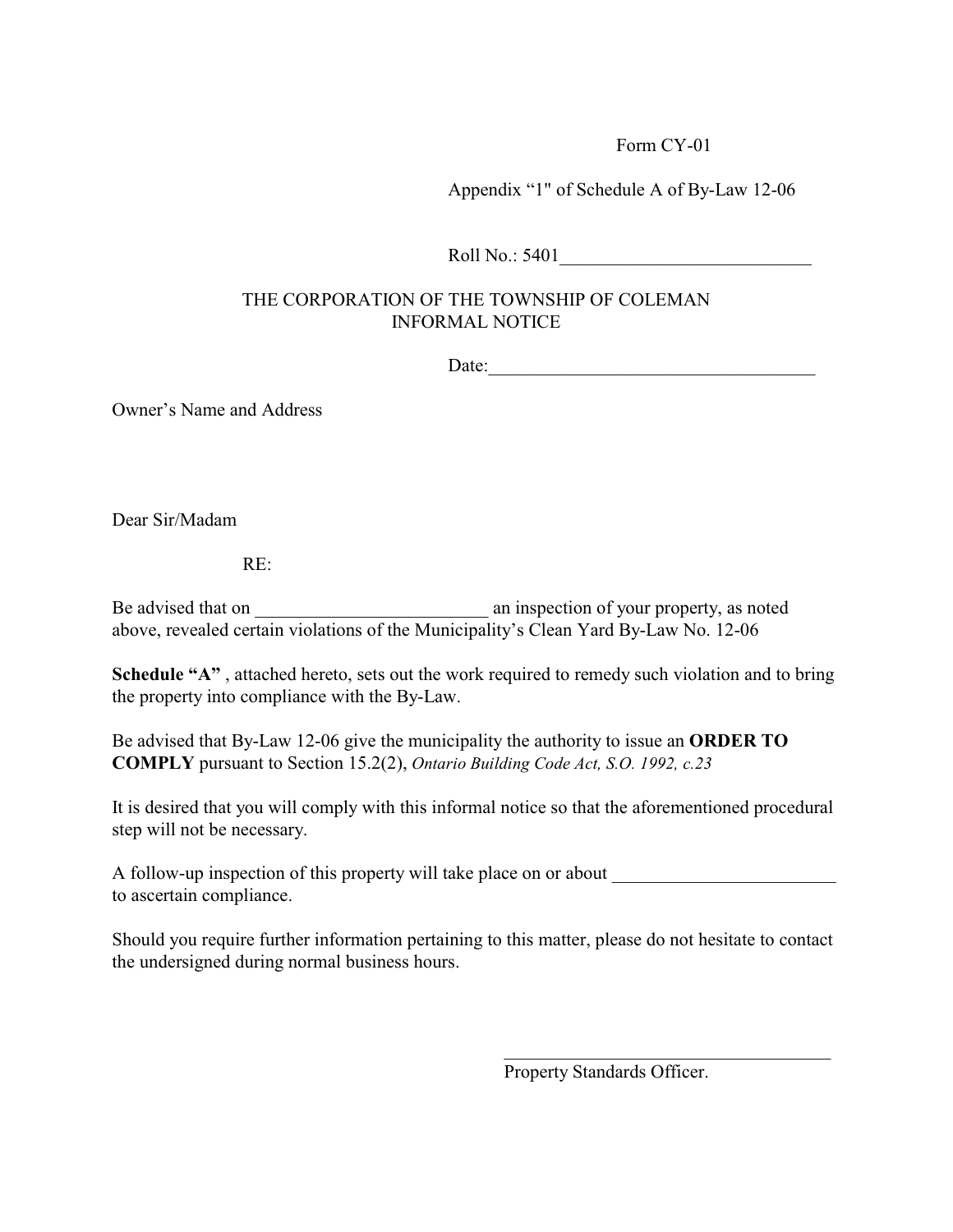Appendix "2" of Schedule A of By-Law 12-06

Roll No.: 5401

# **THE CORPORATION OF THE TOWNSHIP OF COLEMAN ORDER TO REMEDY VIOLATION OF STANDARDS OF MAINTENANCE AND OCCUPANCY** *Pursuant to Section 15.2 of the Ontario Building Code Act, S,O, 1992,c.23*

Date:

Owner's Name and Address

Dear Sir/Madam

RE:

**WHEREAS** on \_\_\_\_\_\_\_\_\_\_\_\_\_\_\_\_\_\_\_\_\_\_\_ you were served with an Informal **NOTICE** that required you to remedy certain violations of standards of maintenance and occupancy at y our property, described above;

**AND WHEREAS** you have failed to remedy the noted violation(s) as set out in **Schedule "A"** attached hereto and which forms part of this **ORDER.**

**THEREFORE, IT IS HEREBY CHARGED THAT** the violation(sw) as set out in **Schedule "A"** be remedied and the property brought into a condition of compliance with the prescribed standards as set out in the Clean Yard By-Law No. 12-06 on or before \_\_\_\_\_\_\_\_\_\_\_\_\_\_\_\_\_.

**TAKE NOTICE** that if such violations are not remedied within the time specified in this order, the municipality may correct such violations at the expense of the owner.

# **APPEAL TO PROPERTY STANDARDS COMMITTEE**

*If an owner or occupant upon whom an order has been served is not satisfied with the terms or conditions of the order, the owner may appeal to the committee by sending a NOTICE OF APPEAL by registered main to the Secretary of the committee within fourteen (14) days after service of the order, and, in the event that no appeal is taken, the order shall be deemed to have been confirmed*

FINAL DATE FOR APPEAL: **WE ALL THE SET OF ALL THE SET OF A PPEAL**:

Property Standards Officer

 $\overline{\mathcal{L}}$  , and the state of the state of the state of the state of the state of the state of the state of the state of the state of the state of the state of the state of the state of the state of the state of the stat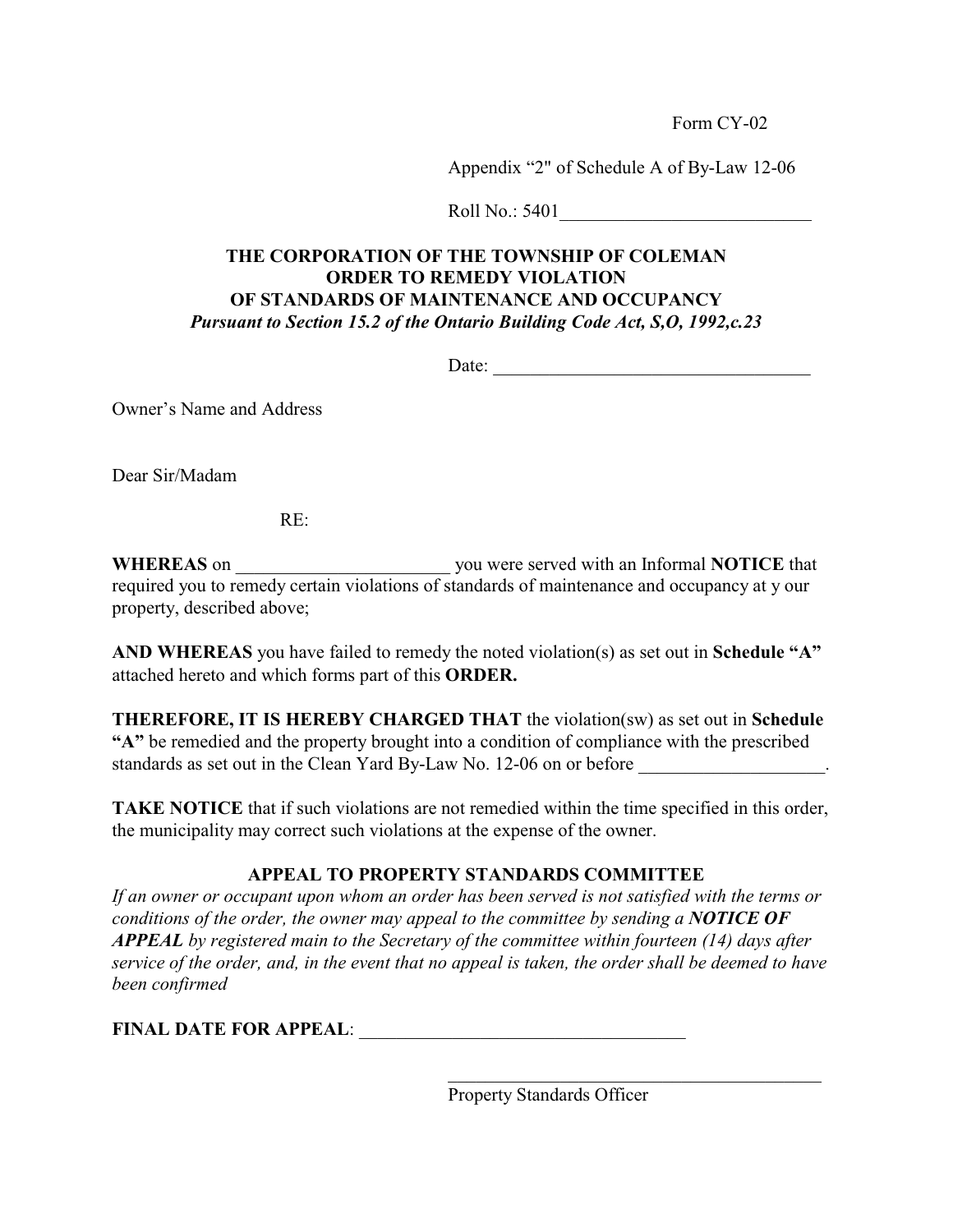Appendix "2" of Schedule A of By-Law 12-06

Roll No.: 5401

# **THE CORPORATION OF THE TOWNSHIP OF COLEMAN ORDER TO REMEDY VIOLATION OF STANDARDS OF MAINTENANCE AND OCCUPANCY** *Pursuant to Section 15.2 of the Ontario Building Code Act, S,O, 1992,c.23*

Date:

Owner's Name and Address

Dear Sir/Madam

RE:

**BE ADVISED** that on \_\_\_\_\_\_\_\_\_\_\_\_\_\_\_\_\_\_\_\_\_\_\_\_\_\_\_\_ an inspection of your property, as noted above, revealed certain violation of the Municipality's Clean Yard By-Law No. 12-06

The violation(s) are set out in Schedule "a", attached hereto, and forms part of this **ORDER**.

**IT IS HEREBY CHARGED THAT** the violation(s) as set out in Schedule "A" be remedied and the property brought into a condition of compliance with the prescribed standards as set out in the Clean Yard By-Law No. 12-06 on or before  $\cdot$ 

**TAKE NOTICE** that if such violation(s) are not remedied within the time specified in this order, the municipality may correct such violations at the expense of the owner.

# **APPEAL TO PROPERTY STANDARDS COMMITTEE**

*If an owner or occupant upon whom an order has been served is not satisfied with the terms or conditions of the order, the owner may appeal to the committee by sending a NOTICE OF APPEAL by registered main to the Secretary of the committee within fourteen (14) days after service of the order, and, in the event that no appeal is taken, the order shall be deemed to have been confirmed*

**FINAL DATE FOR APPEAL:** 

Property Standards Officer

 $\overline{\mathcal{L}}$  , and the state of the state of the state of the state of the state of the state of the state of the state of the state of the state of the state of the state of the state of the state of the state of the stat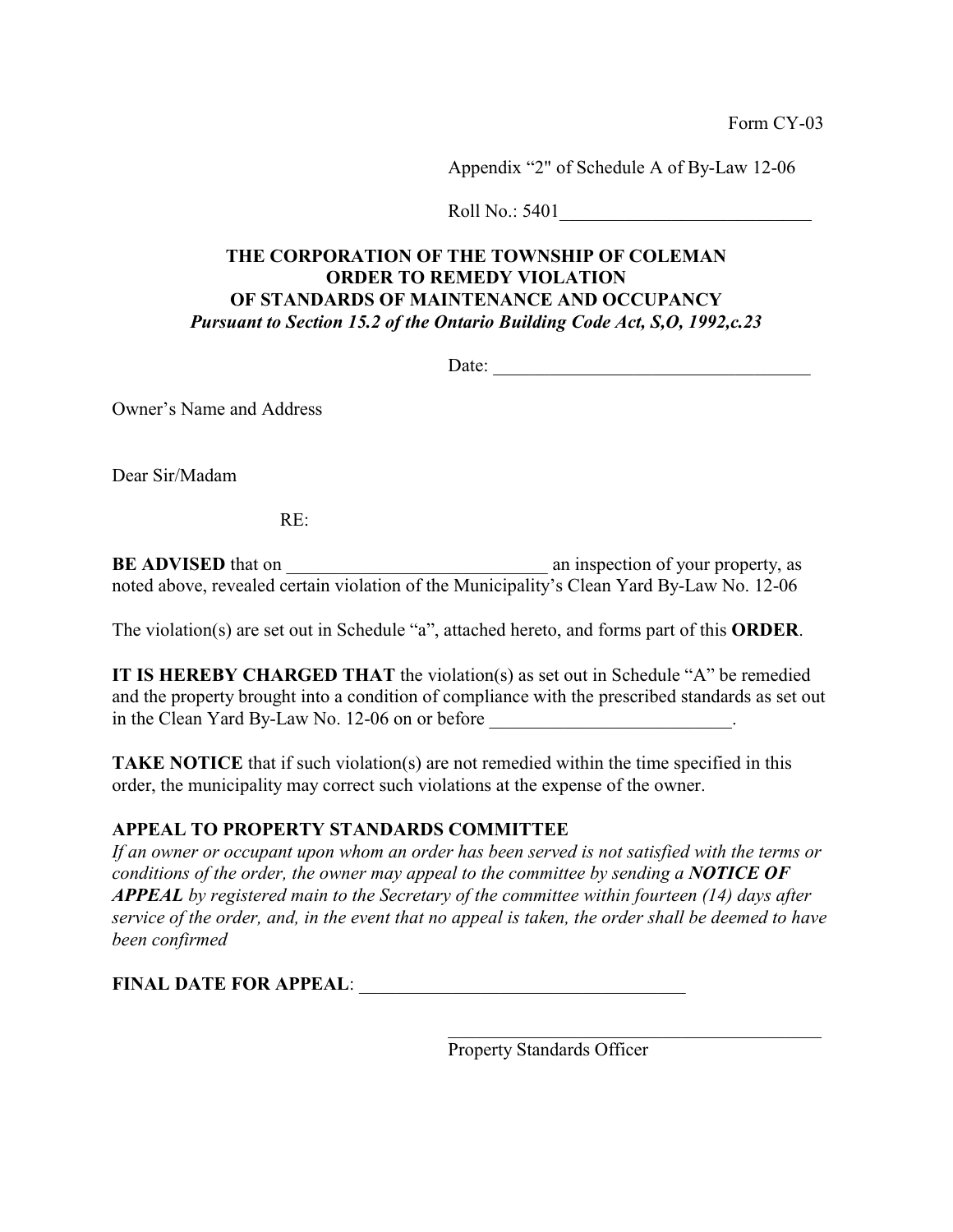Appendix "2" of Schedule A of By-Law 12-06

Roll No.: 5401\_\_\_\_\_\_\_\_\_\_\_\_\_\_\_\_\_\_\_\_\_\_\_\_\_\_\_

## **THE CORPORATION OF THE TOWNSHIP OF COLEMAN ORDER TO REMEDY VIOLATION OF STANDARDS OF MAINTENANCE AND OCCUPANCY** *Pursuant to Section 15.2 of the Ontario Building Code Act, S,O, 1992,c.23*

Date:

Owner's Name and Address

Dear Sir/Madam

To the Secretary, Property Standards Appeal Committee Corporation of the Township of Coleman, 937907 Marsh Bay Road, R R # 1, Coleman Township, ON, P0J 1C0.

#### **RE: Order to Remedy Violation of Standards of Maintenance and Occupancy at:**

**TAKE NOTICE** of the appeal of the undersigned to the Property Standards Appeal Committee because of dissatisfaction with the above referenced order to remedy violation of standards of maintenance and occupancy served upon the undersigned on \_\_\_\_\_\_\_\_\_\_\_\_\_\_\_\_\_\_\_\_\_\_\_\_.

Name: Address: Telephone Number:

### **APPEAL TO PROPERTY STANDARDS COMMITTEE**

*If an owner or occupant upon whom an order has been served is not satisfied with the terms or conditions of the order, the owner may appeal to the committee by sending a NOTICE OF APPEAL by registered main to the Secretary of the committee within fourteen (14) days after service of the order, and, in the event that no appeal is taken, the order shall be deemed to have been confirmed*

**FINAL DATE FOR APPEAL:** 

Property Standards Officer

\_\_\_\_\_\_\_\_\_\_\_\_\_\_\_\_\_\_\_\_\_\_\_\_\_\_\_\_\_\_\_\_\_\_\_\_\_\_\_\_